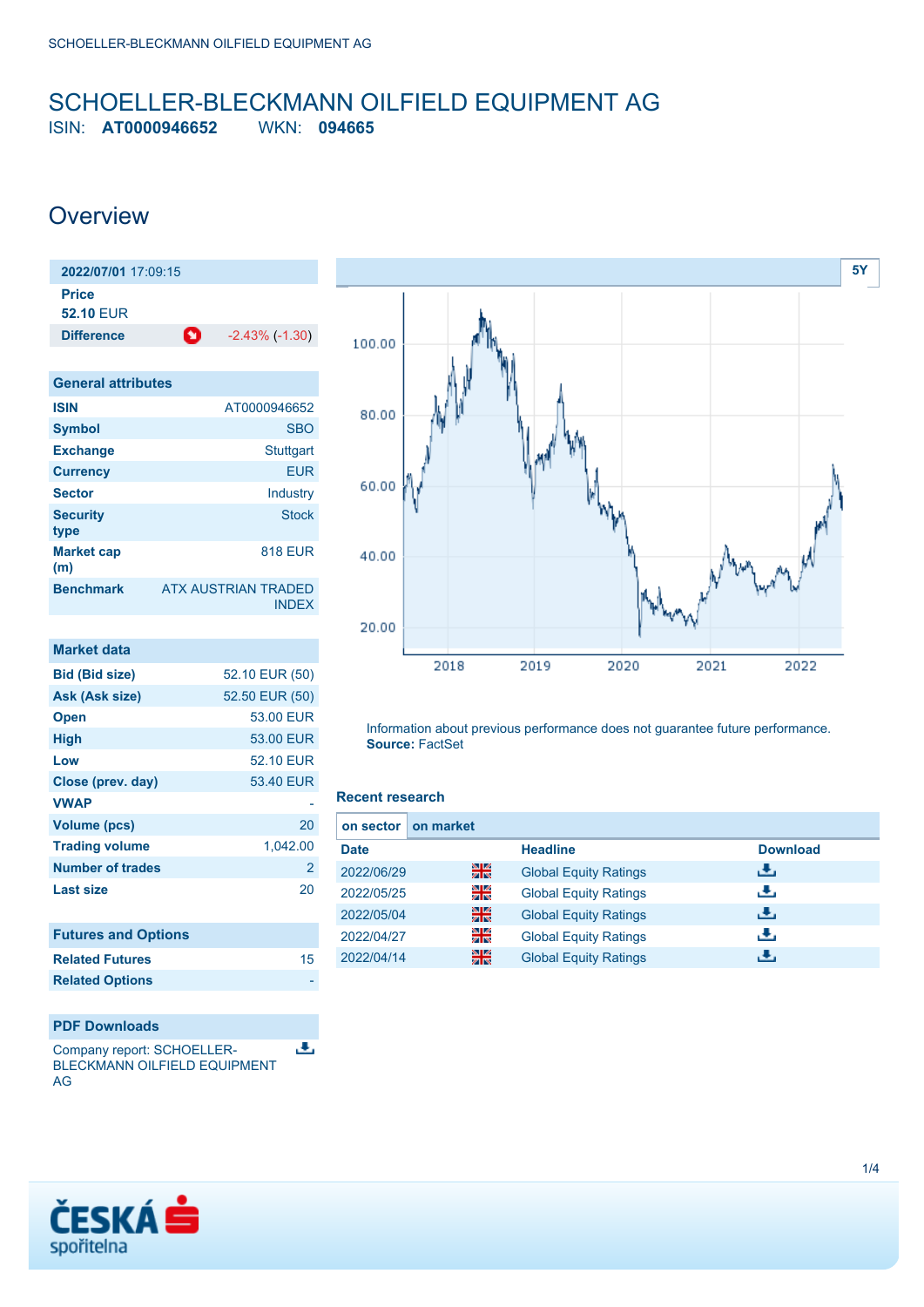# **Details**

**2022/07/01** 17:09:15 **Price**

**52.10** EUR

**Difference 12.43% (-1.30)** 

| <b>General attributes</b> |                                            |
|---------------------------|--------------------------------------------|
| <b>ISIN</b>               | AT0000946652                               |
| <b>Symbol</b>             | <b>SBO</b>                                 |
| <b>Exchange</b>           | Stuttgart                                  |
| <b>Currency</b>           | <b>EUR</b>                                 |
| <b>Sector</b>             | Industry                                   |
| <b>Security</b><br>type   | <b>Stock</b>                               |
| <b>Market cap</b><br>(m)  | <b>818 EUR</b>                             |
| <b>Benchmark</b>          | <b>ATX AUSTRIAN TRADED</b><br><b>INDEX</b> |

| <b>Market data</b>    |                |
|-----------------------|----------------|
| <b>Bid (Bid size)</b> | 52.10 EUR (50) |
| Ask (Ask size)        | 52.50 EUR (50) |
| <b>Open</b>           | 53.00 EUR      |
| <b>High</b>           | 53.00 EUR      |
| Low                   | 52.10 EUR      |
| Close (prev. day)     | 53.40 EUR      |
| <b>VWAP</b>           |                |
| <b>Volume (pcs)</b>   | 20             |
| <b>Trading volume</b> | 1,042.00       |
| Number of trades      | $\mathbf{2}$   |
| Last size             | 20             |

### **Performance and Risk**

|                   | 6m        | 1Y        | 3Υ        |
|-------------------|-----------|-----------|-----------|
| <b>Perf (%)</b>   | $+73.94%$ | $+50.42%$ | $-28.23%$ |
| Perf (abs.)       | $+22.70$  | $+17.90$  | $-21.00$  |
| <b>Beta</b>       | 0.49      | 0.62      | 1.01      |
| <b>Volatility</b> | 48.44     | 41.96     | 48.21     |



Information about previous performance does not guarantee future performance. **Source:** FactSet

| <b>Price data</b>                                     |                        |
|-------------------------------------------------------|------------------------|
| Ø price 5 days $\vert \emptyset$ volume 5 days (pcs.) | 55.52 EUR (5)          |
| Ø price 30 days   Ø volume 30 days (pcs.)             | 59.76 EUR (77)         |
| Ø price 100 days   Ø volume 100 days (pcs.)           | 51.40 EUR (65)         |
| Ø price 250 days $\vert$ Ø volume 250 days (pcs.)     | 40.67 EUR (52)         |
| <b>YTD High   date</b>                                | 66.10 EUR (2022/05/20) |
| <b>YTD Low   date</b>                                 | 30.80 EUR (2022/01/03) |
| 52 Weeks High   date                                  | 66.10 EUR (2022/05/20) |
| 52 Weeks Low   date                                   | 28.35 EUR (2021/08/20) |

| <b>Arbitrage views</b> |                |                   |                      |                                 |                            |
|------------------------|----------------|-------------------|----------------------|---------------------------------|----------------------------|
| Exchange $\Box$        | <b>Date</b>    | <b>Time Price</b> |                      | <b>Trading</b><br>volume (mio.) | <b>Number of</b><br>trades |
| <b>Xetra</b>           | 2022/<br>07/01 |                   | 17:35 52.00 EUR 0.00 |                                 | 1                          |
| Vienna Stock Exchange  | 2022/<br>07/01 |                   | 17:35 52.00 EUR 3.20 |                                 | 265                        |
| Tradegate              | 2022/<br>07/01 |                   | 21:00 52.10 EUR 0.06 |                                 | 13                         |
| <b>Stuttgart</b>       | 2022/<br>07/01 |                   | 17:09 52.10 EUR 0.00 |                                 | 2                          |
| <b>Munich</b>          | 2022/          |                   | 08:03 53.90 EUR 0.00 |                                 | 1                          |

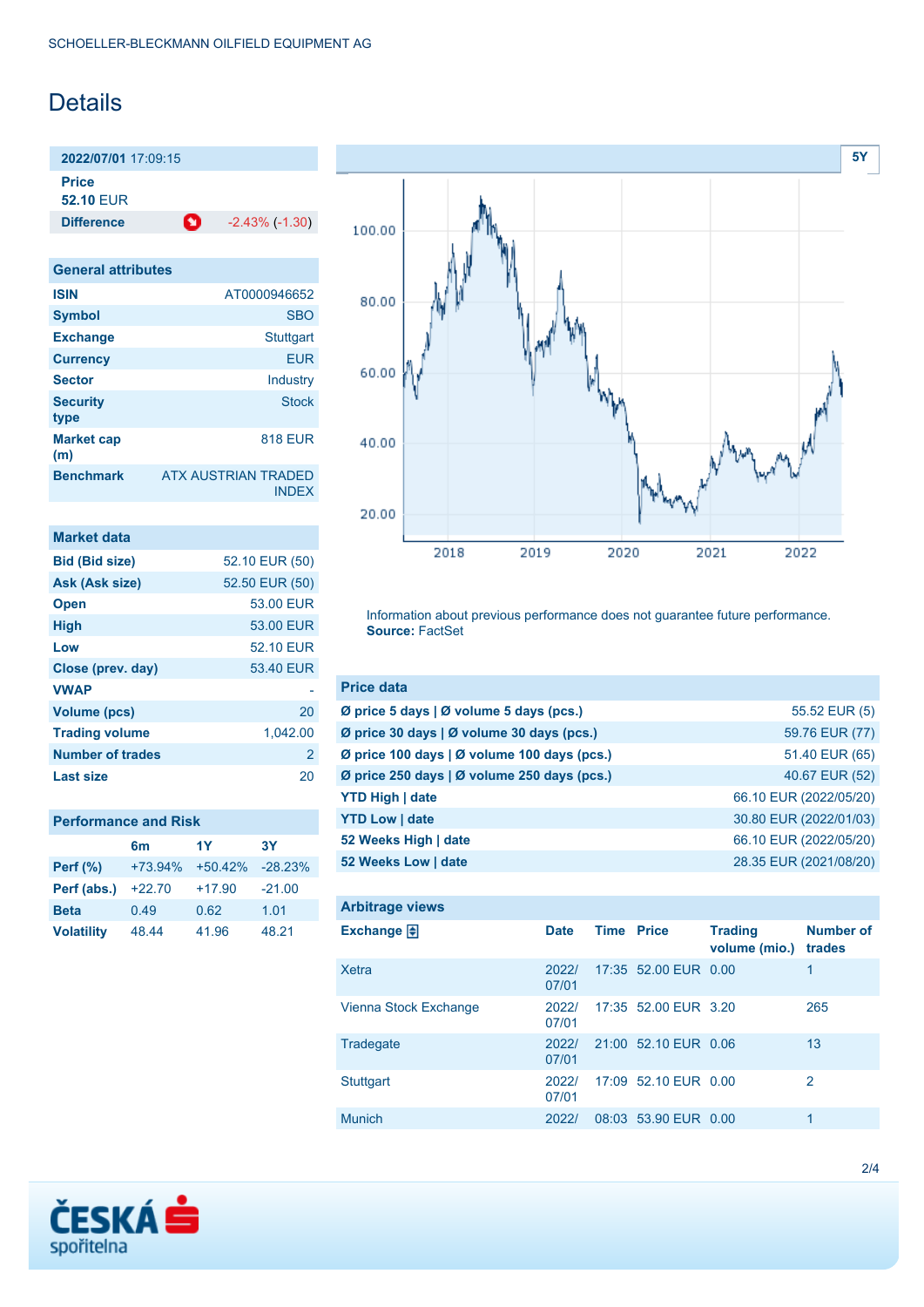|                                                          | 07/01          |                      |                |
|----------------------------------------------------------|----------------|----------------------|----------------|
| London Stock Exchange<br><b>European Trade Reporting</b> | 2022/<br>07/01 | 17:30 52.20 EUR 0.00 | $\overline{2}$ |
| Hanover                                                  | 2022/<br>07/01 | 08:14 52.90 EUR 0.00 | 1              |
| Hamburg                                                  | 2022/<br>07/01 | 08:14 52.90 EUR 0.00 | 1              |
| Frankfurt                                                | 2022/<br>07/01 | 15:53 52.50 EUR 0.02 | 5              |
| <b>FINRA other OTC Issues</b>                            | 2022/<br>07/01 | 16:29 54.02 USD 0.01 | 1              |
| <b>Duesseldorf</b>                                       | 2022/<br>07/01 | 19:31 51.50 EUR 0.00 | 13             |
| <b>Berlin</b>                                            | 2022/<br>07/01 | 08:08 53.00 EUR 0.00 |                |